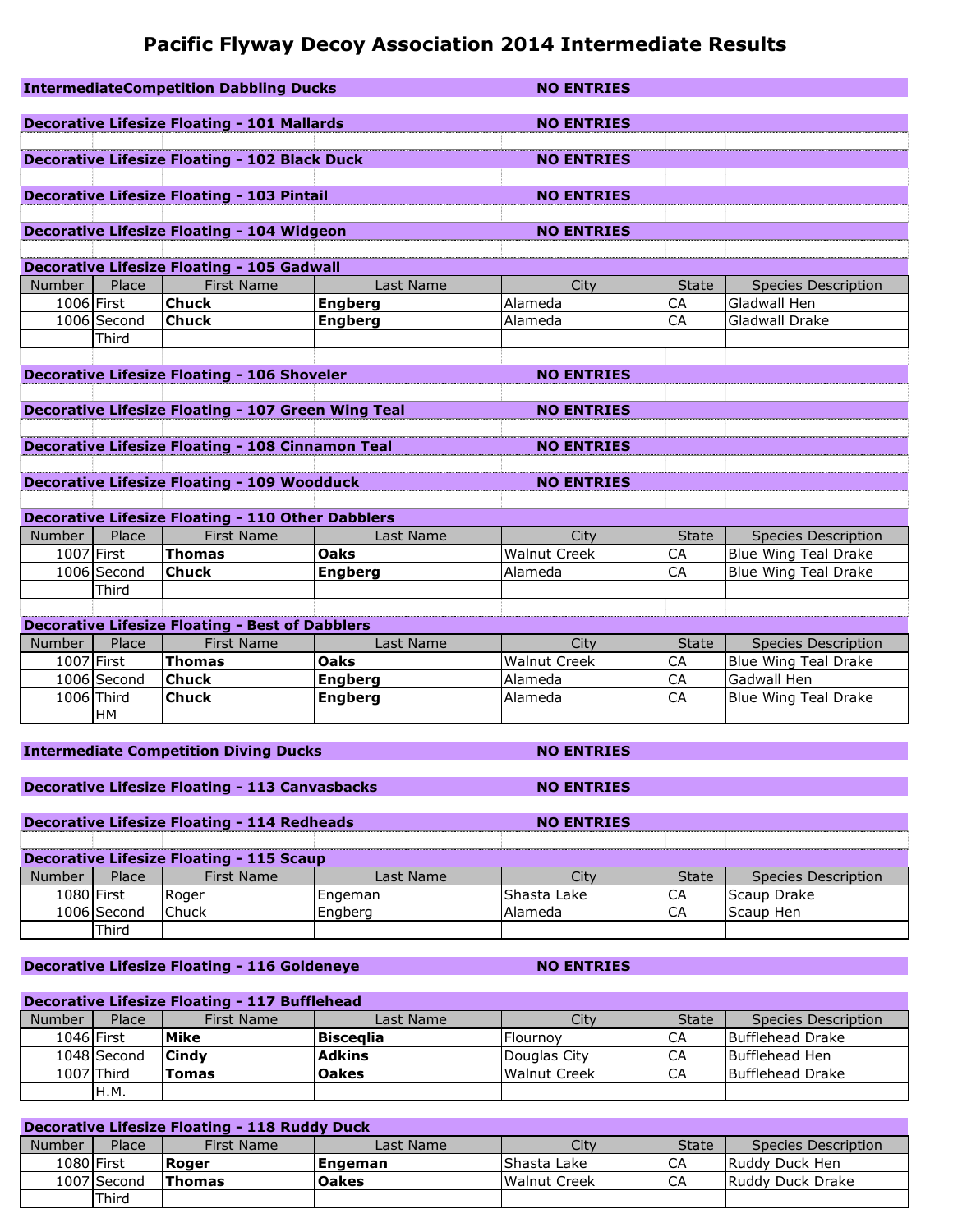### **Decorative Lifesize Floating - 119 Merganzer NO ENTRIES**

## **Decorative Lifesize Floating - 120 Harlequin**

| <b>Number</b> | Place  | Name<br>First i | Last Name      | Citv      | <b>State</b>  | Species Description |
|---------------|--------|-----------------|----------------|-----------|---------------|---------------------|
| 1006 First    |        | <b>Chuck</b>    | <b>Enabera</b> | l Alameda | $\sim$<br>-CA | Harleguin Hen       |
|               | Second |                 |                |           |               |                     |

## **Decorative Lifesize Floating - 123 Eiders NO ENTRIES**

### **Decorative Lifesize Floating - 124 Scoters NO ENTRIES**

### **Decorative Lifesize Floating - 125 Long Tail Duck MO ENTRIES**

|            |                                                      | Decorative Lifesize Floating - 126 Other Divers. |           | <b>NO ENTRIES</b> |              |                     |  |  |  |
|------------|------------------------------------------------------|--------------------------------------------------|-----------|-------------------|--------------|---------------------|--|--|--|
|            |                                                      |                                                  |           |                   |              |                     |  |  |  |
|            | <b>Decorative Lifesize Floating - Best of Divers</b> |                                                  |           |                   |              |                     |  |  |  |
| Number     | Place                                                | First Name                                       | Last Name | City              | <b>State</b> | Species Description |  |  |  |
| 1080 First |                                                      | <b>Roger</b>                                     | Engeman   | Shasta Lake       | СA           | <b>Scaup Drake</b>  |  |  |  |
|            | 1080 Second                                          | <b>Roger</b>                                     | Engeman   | Shasta Lake       | СA           | Ruddy Duck Hen      |  |  |  |
|            | 1046 Third                                           | Mike                                             | Biscealia | l Flournov        | CA           | Bufflehead Drake    |  |  |  |

## **Decorative Lifesize Floating - All Geese/Brant #128 NO ENTRIES**

## **Best of Geese and Confidence <b>NO ENTRIES NO ENTRIES**

| <b>Decorative Lifesize Floating - Intermediate Best of Show 101 - 129</b> |             |              |                 |              |              |                     |  |
|---------------------------------------------------------------------------|-------------|--------------|-----------------|--------------|--------------|---------------------|--|
| <b>Number</b>                                                             | Place       | First Name   | Last Name       | Citv         | <b>State</b> | Species Description |  |
|                                                                           | 1080 First  | <b>Roger</b> | <b>Engeman</b>  | lShasta Lake | l CA         | Scaup Drake         |  |
|                                                                           | 1080 Second | <b>Roger</b> | <b> Engeman</b> | Shasta Lake  | <b>CA</b>    | Ruddy Duck Hen      |  |
|                                                                           | 1046 Third  | Mike         | Biscealia       | Flournov     | <b>CA</b>    | Bufflehead Drake    |  |

## **IntermediateCompetition Dabbling Ducks**

|                                        | <b>World Style Decoys- 301 Mallards</b>      |                                                |                |                   |              |                            |  |  |
|----------------------------------------|----------------------------------------------|------------------------------------------------|----------------|-------------------|--------------|----------------------------|--|--|
| <b>Number</b>                          | Place                                        | <b>First Name</b>                              | Last Name      | City              | <b>State</b> | Species Description        |  |  |
|                                        | 15 First                                     | <b>Brian</b>                                   | <b>Smith</b>   | New Berlin        | PA           | Mallard                    |  |  |
|                                        | Second                                       |                                                |                |                   |              |                            |  |  |
|                                        |                                              |                                                |                |                   |              |                            |  |  |
|                                        |                                              | <b>World Style Decoys- 302 Black Duck</b>      |                | <b>NO ENTRIES</b> |              |                            |  |  |
|                                        |                                              |                                                |                |                   |              |                            |  |  |
|                                        |                                              | <b>World Style Decoys- 303 Pintail</b>         |                | <b>NO ENTRIES</b> |              |                            |  |  |
|                                        |                                              |                                                |                |                   |              |                            |  |  |
|                                        |                                              | <b>World Style Decoys- 304 Widgeon</b>         |                | <b>NO ENTRIES</b> |              |                            |  |  |
|                                        |                                              |                                                |                |                   |              |                            |  |  |
| <b>World Style Decoys- 305 Gadwall</b> |                                              |                                                |                | <b>NO ENTRIES</b> |              |                            |  |  |
|                                        |                                              |                                                |                |                   |              |                            |  |  |
|                                        |                                              | <b>World Style Decoys- 306 Shoveler</b>        |                | <b>NO ENTRIES</b> |              |                            |  |  |
|                                        |                                              |                                                |                |                   |              |                            |  |  |
|                                        |                                              | <b>World Style Decoys- 307 Green Wing Teal</b> |                | <b>NO ENTRIES</b> |              |                            |  |  |
|                                        |                                              |                                                |                |                   |              |                            |  |  |
|                                        |                                              | <b>World Style Decoys- 308 Cinnamon Teal</b>   |                | <b>NO ENTRIES</b> |              |                            |  |  |
|                                        |                                              |                                                |                |                   |              |                            |  |  |
|                                        |                                              | <b>World Style Decoys- 309 Woodduck</b>        |                | <b>NO ENTRIES</b> |              |                            |  |  |
|                                        |                                              |                                                |                |                   |              |                            |  |  |
|                                        |                                              | <b>World Style Decoys- 310 Other Dabblers</b>  |                | <b>NO ENTRIES</b> |              |                            |  |  |
|                                        |                                              |                                                |                |                   |              |                            |  |  |
|                                        |                                              |                                                |                |                   |              |                            |  |  |
|                                        | <b>World Style Decoys - Best of Dabblers</b> |                                                |                |                   |              |                            |  |  |
| <b>Number</b>                          | Place                                        | <b>First Name</b>                              | Last Name      | City              | <b>State</b> | <b>Species Description</b> |  |  |
|                                        | 15 First                                     | <b>Brian</b>                                   | Smith          | New Berlin        | PA           | Mallard Drake              |  |  |
|                                        | 1041 Second                                  | Chris                                          | <b>Nicholi</b> | Reno              | <b>NV</b>    | Blue Wing Teal Drake       |  |  |
|                                        | Third                                        |                                                |                |                   |              |                            |  |  |
|                                        |                                              |                                                |                |                   |              |                            |  |  |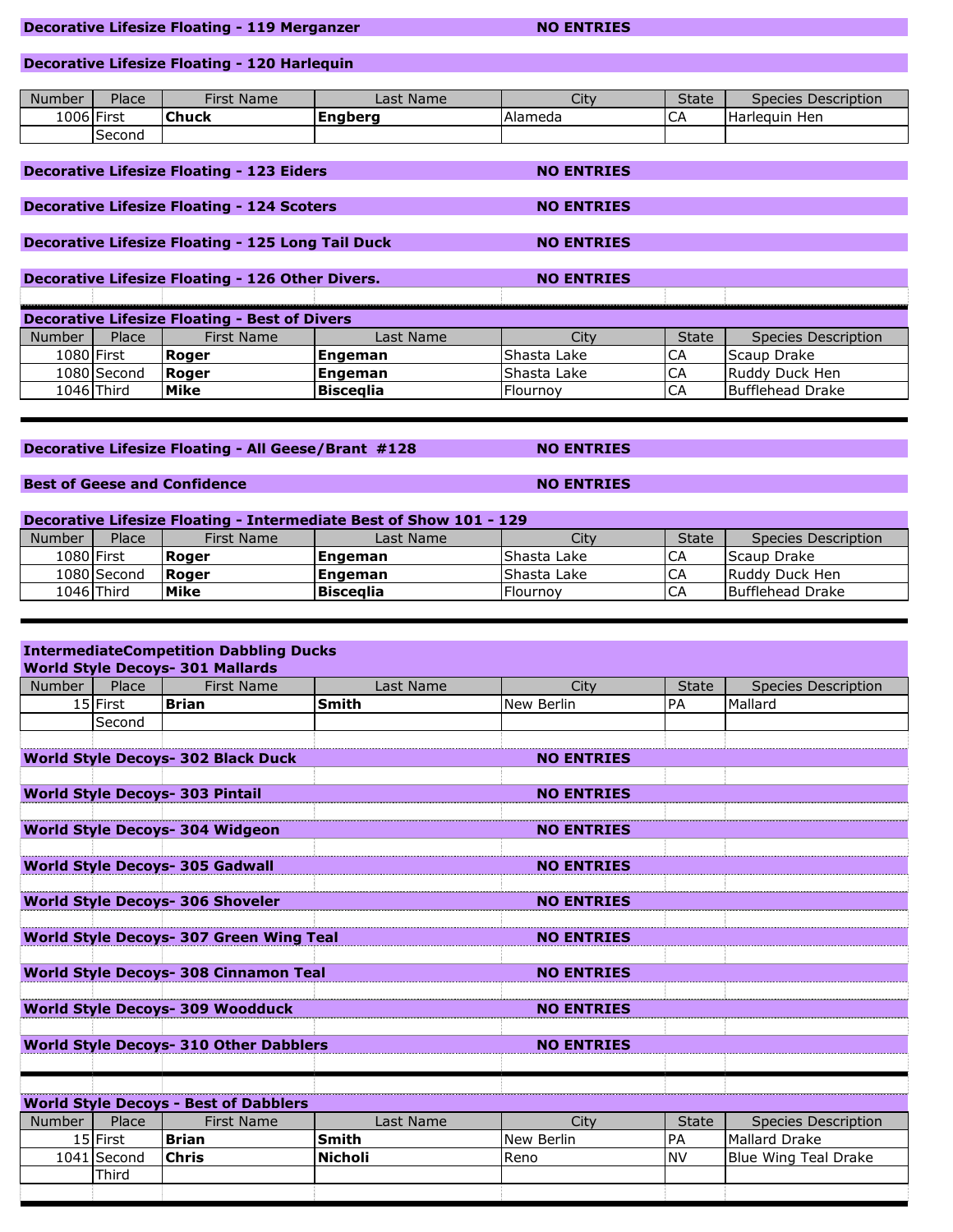| <b>IntermediateCompetition Diviing Ducks</b>  |                   |
|-----------------------------------------------|-------------------|
| <b>World Style Decoys- 313 Canvasbacks</b>    | <b>NO ENTRIES</b> |
|                                               |                   |
| <b>World Style Decoys- 314 Redheads</b>       | <b>NO ENTRIES</b> |
|                                               |                   |
| <b>World Style Decoys- 316 Goldeneye</b>      | <b>NO ENTRIES</b> |
|                                               |                   |
| <b>World Style Decoys- 317 Bufflehead</b>     | <b>NO ENTRIES</b> |
|                                               |                   |
| <b>World Style Decoys- 318 Ruddy Duck</b>     | <b>NO ENTRIES</b> |
|                                               |                   |
| <b>World Style Decoys- 319 Merganzer</b>      | <b>NO ENTRIES</b> |
|                                               |                   |
| <b>World Style Decoys- 320 Harlequin</b>      | <b>NO ENTRIES</b> |
|                                               |                   |
| <b>World Style Decoys- 323 Eiders</b>         | <b>NO ENTRIES</b> |
|                                               |                   |
| <b>World Style Decoys- 324 Scoters</b>        | <b>NO ENTRIES</b> |
|                                               |                   |
| <b>World Style Decoys- 325 Long Tail Duck</b> | <b>NO ENTRIES</b> |
|                                               |                   |
| World Style Decoys - 326 Other Divers.        | <b>NO ENTRIES</b> |
|                                               |                   |
| <b>World Style Decoys Best of Divers</b>      | <b>NO ENTRIES</b> |
|                                               |                   |

| World Style Decoys- 3- All Geese/Brant #328 |               |                   |           |      |              |                     |  |
|---------------------------------------------|---------------|-------------------|-----------|------|--------------|---------------------|--|
| Number                                      | Place         | <b>First Name</b> | Last Name | Citv | <b>State</b> | Species Description |  |
| 1041 First                                  |               | Chris             | Nicholi   | Reno | <b>NV</b>    | Blue Goose          |  |
|                                             | <b>Second</b> |                   |           |      |              |                     |  |

## **World Style Decoys- All Confidence #329 <b>NO ENTRIES**

| <b>World Style Decovs-Best of Geese and Confidence</b> |            |              |           |      |              |                     |  |
|--------------------------------------------------------|------------|--------------|-----------|------|--------------|---------------------|--|
| Number                                                 | Place      | First Name   | Last Name | Citv | <b>State</b> | Species Description |  |
|                                                        | 1041 First | <b>Chris</b> | Nicholi   | Reno | <b>NV</b>    | <b>Blue Goose</b>   |  |
|                                                        | Second     |              |           |      |              |                     |  |

| <b>World Style Decoys- Intermediate Best of Show</b> |              |              |           |            |            |                             |  |
|------------------------------------------------------|--------------|--------------|-----------|------------|------------|-----------------------------|--|
| Number                                               | Place        | First Name   | Last Name | Citv       | State      | Species Description         |  |
|                                                      | 15 First     | l Brian      | Smith     | New Berlin | PA         | Mallard Drake               |  |
|                                                      | 1041 Second  | <b>Chris</b> | Nicholi   | Reno       | <b>NV</b>  | <b>Blue Wing Teal Drake</b> |  |
|                                                      | 1041   Third | Chris        | Nicholi   | Reno       | <b>INV</b> | <b>Blue Goose</b>           |  |

# **Field or Stick-Up Decoys #400 NO ENTRIES**

| <b>IntermediateCompetition</b>             |             |              |              |                           |              |                     |  |  |
|--------------------------------------------|-------------|--------------|--------------|---------------------------|--------------|---------------------|--|--|
| Decorative Lifesize Fish - Freshwater #450 |             |              |              |                           |              |                     |  |  |
| Number                                     | Place       | First Name   | Last Name    | City                      | <b>State</b> | Species Description |  |  |
| 1055 First                                 |             | lStanton     | <b>Nunes</b> | Castro Valley             | <b>ICA</b>   | Red Eared Perch     |  |  |
|                                            | 1073 Second | <b>Chris</b> | Lankford     | Rancho Santa Margarita CA |              | Crappie             |  |  |
|                                            | 1073 Third  | Chris        | Lankford     | Rancho Santa Margarita CA |              | Large Mouth Bass    |  |  |
|                                            | H.M.        |              |              |                           |              |                     |  |  |

| Decorative Lifesize Fish - Saltwater #451 |              |            |           |                           |              |                        |  |  |
|-------------------------------------------|--------------|------------|-----------|---------------------------|--------------|------------------------|--|--|
| <b>Number</b>                             | Place        | First Name | Last Name | Citv                      | <b>State</b> | Species Description    |  |  |
|                                           | 1073 First   | Chris      | Lankford  | Rancho Santa Margarita CA |              | <b>Threasher Shark</b> |  |  |
|                                           | 1005 Second  | John       | Rieger    | lSan Diedo                | CA           | <b>Butterfly Fish</b>  |  |  |
|                                           | $1005$ Third | John       | Rieger    | lSan Diedo                | CA           | <b>Box Fish</b>        |  |  |
|                                           | H.M.         |            |           |                           |              |                        |  |  |

## **Decorative Lifesize Fish - Trout and Salmon #452**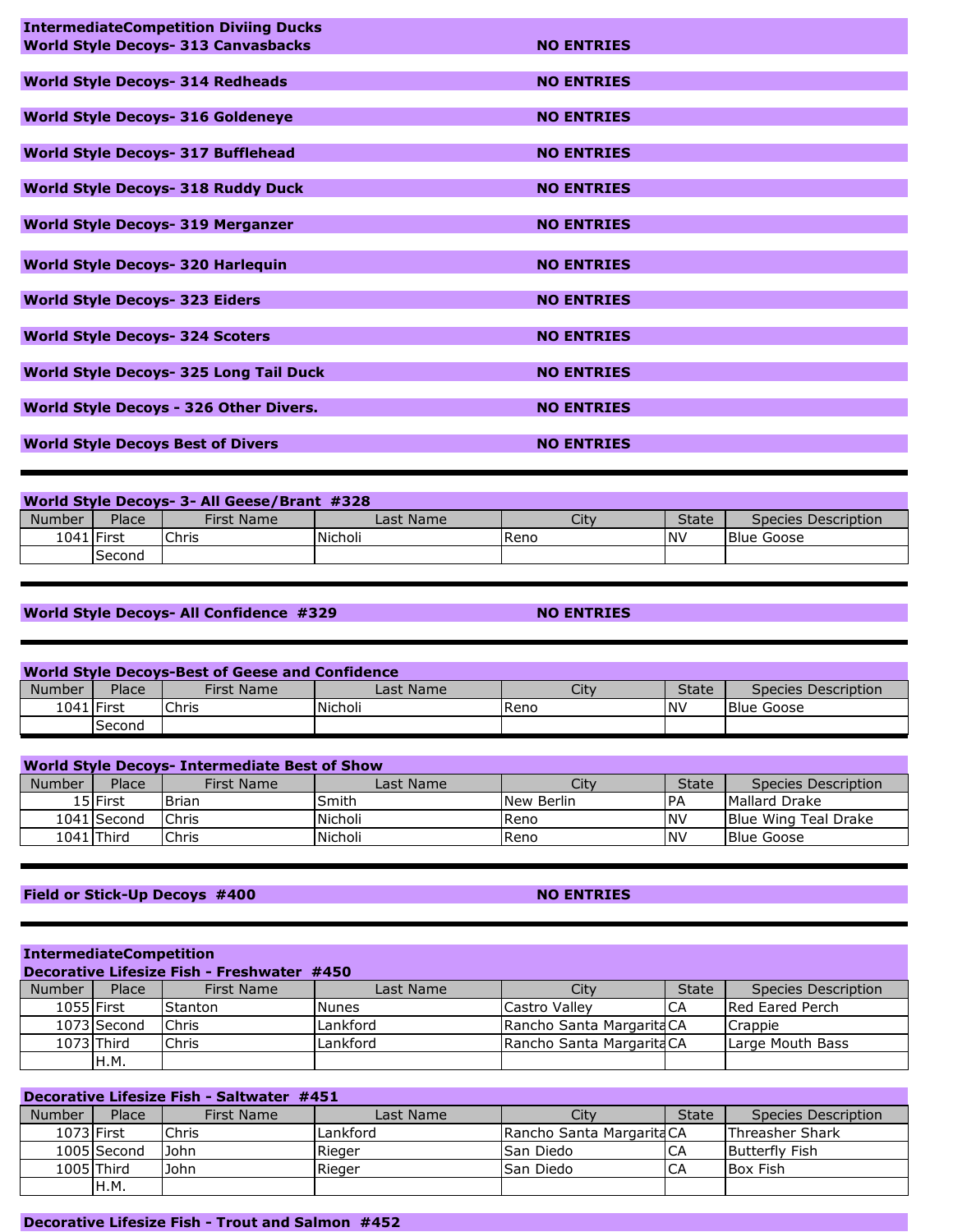| <b>Number</b> | Place       | <b>First Name</b> | Last Name    | City         | <b>State</b> | Species Description |
|---------------|-------------|-------------------|--------------|--------------|--------------|---------------------|
| 1054 First    |             | John              | Kleber       | Walnut Creek | ĆА           | Grevlin             |
|               | 1012 Second | Mike              | l Budesilich | Danville     | СA           | Trout               |
|               | Third       |                   |              |              |              |                     |

| Decorative Lifesize Fish - Wall Mount #453                                                |  |      |              |          |             |              |  |  |
|-------------------------------------------------------------------------------------------|--|------|--------------|----------|-------------|--------------|--|--|
| Number<br>Place<br>City<br><b>State</b><br>First Name<br>Last Name<br>Species Description |  |      |              |          |             |              |  |  |
| 1012 First                                                                                |  | Mike | l Budesilich | Danville | $\sim$<br>◡ | German Brown |  |  |
| Second                                                                                    |  |      |              |          |             |              |  |  |

### **Decorative Lifesize Fish - BEST OF SHOW #450-453**

| Number | Place       | <b>First Name</b> | Last Name    | City                      | <b>State</b> | Species Description |
|--------|-------------|-------------------|--------------|---------------------------|--------------|---------------------|
|        | 1054 First  | <b>John</b>       | Kleber       | Walnut Creek              | CA           | Grevlin             |
|        | 1055 Second | Stanton           | <b>Nunes</b> | Castro Vallev             | СA           | Redear              |
|        | 1073 Third  | Chris             | Lankford     | Rancho Santa Margarita CA |              | Crappie             |

| <b>IntermediateCompetition</b><br>Decorative Lifesize Wildfowl - Waterfowl #501 |             |              |           |                   |              |                     |
|---------------------------------------------------------------------------------|-------------|--------------|-----------|-------------------|--------------|---------------------|
| <b>Number</b>                                                                   | Place       | First Name   | Last Name | City              | <b>State</b> | Species Description |
|                                                                                 | 1006 First  | <b>Chuck</b> | Engberg   | <b>Alameda</b>    | ICA          | Green Wing Teal Hen |
|                                                                                 | 1093 Second | l Lai        | Saephan   | <b>Sacramento</b> | ICA          | Wood Duck Drake     |
|                                                                                 | Third       |              |           |                   |              |                     |

| <b>Decorative Lifesize Wildfowl - Upland Game #502</b>                                    |            |         |           |         |    |                 |  |  |
|-------------------------------------------------------------------------------------------|------------|---------|-----------|---------|----|-----------------|--|--|
| Place<br>Citv<br><b>State</b><br>Number<br>First Name<br>Last Name<br>Species Description |            |         |           |         |    |                 |  |  |
|                                                                                           | 1030 First | Everett | Rodriauez | Salinas | СA | <b>Woodcock</b> |  |  |
| <b>Second</b>                                                                             |            |         |           |         |    |                 |  |  |

## **Decorative Lifesize Wildfowl - Sea Birds #503 NO ENTRIES**

## **Decorative Lifesize Wildfowl - Shorebirds / Waders #504**

| <b>Number</b> | Place       | <b>First Name</b> | Last Name | Citv           | <b>State</b> | Species Description |
|---------------|-------------|-------------------|-----------|----------------|--------------|---------------------|
| 1030 First    |             | Everett           | Rodriguez | <b>Salinas</b> | СA           | Virginia Rail       |
|               | 1030 Second | Everett           | Rodriguez | <b>Salinas</b> | CΑ           | Golden Plover       |
|               | Third       |                   |           |                |              |                     |

## **Decorative Lifesize Wildfowl - Raptors #505**

| <b>Decorative Lifesize Wildfowl - Song Birds #506</b> |              |                  |           |                           |              |                     |  |  |
|-------------------------------------------------------|--------------|------------------|-----------|---------------------------|--------------|---------------------|--|--|
| Number                                                | Place        | First Name       | Last Name | City                      | <b>State</b> | Species Description |  |  |
| 1073 First                                            |              | <b>Chris</b>     | Lankford  | Rancho Santa Margarita CA |              | <b>Humminabird</b>  |  |  |
|                                                       | 1030 Second  | <b>I</b> Everett | Rodriguez | <b>Salinas</b>            | CA           | Chickadee           |  |  |
|                                                       | $1030$ Third | <b>I</b> Everett | Rodriguez | <b>Salinas</b>            | CA           | Gold Finch          |  |  |
| 1030 H.M.                                             |              | Everett          | Rodriguez | <b>Salinas</b>            | CA           | <b>Blue Jav</b>     |  |  |
|                                                       | H.M.         |                  |           |                           |              |                     |  |  |

## **IntermediateCompetition**

## **Decorative Lifesize Wildfowl - BEST OF SHOW #501-506**

| Number     | Place       | First Name      | Last Name | Citv                      | <b>State</b> | Species Description |
|------------|-------------|-----------------|-----------|---------------------------|--------------|---------------------|
| 1006 First |             | lChuck          | Engberg   | <b>Alameda</b>            | CA           | Green Wing Teal Hen |
|            | 1073 Second | <b>Chris</b>    | Lankford  | Rancho Santa Margarita CA |              | Humming Bird        |
|            | 1030 Third  | <b>IEverett</b> | Rodriguez | <b>Salinas</b>            | СA           | Virginia Rail       |
|            | <b>IHM</b>  |                 |           |                           |              |                     |

| <b>IntermediateCompetition</b>                           |                   |
|----------------------------------------------------------|-------------------|
| Decorative Miniature Wildfowl - Waterfowl #601           | <b>NO ENTRIES</b> |
|                                                          |                   |
| Decorative Miniature Wildfowl - Upland Game #602         | <b>NO ENTRIES</b> |
|                                                          |                   |
| <b>Decorative Miniature Wildfowl - Sea Birds #603</b>    | <b>NO ENTRIES</b> |
|                                                          |                   |
| Decorative Miniature Wildfowl - Shorebirds / Waders #604 | <b>NO ENTRIES</b> |
|                                                          |                   |